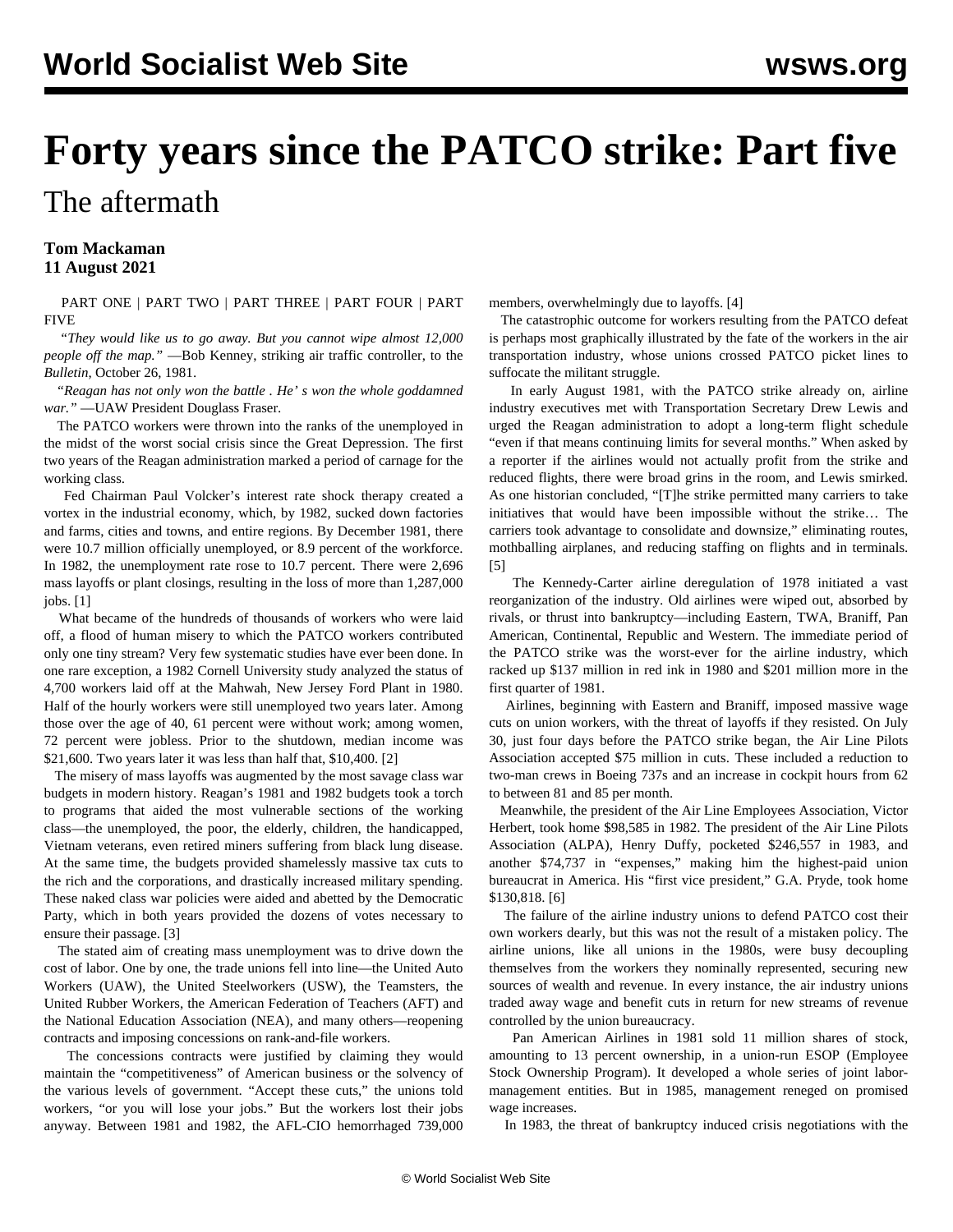five unions at Western Airlines. The unions gave massive concessions and agreed to the scrapping of work rules. In return, they received four seats on the board of the doomed airline, as well as profit-sharing and stock ownership. The latter was based on a formula according to which wage cuts were "paid back" at half their value in the form of company stock. In this way, Western employees gained 32 percent of the moribund airline's stock.

 The growing role of unions in out-and-out ownership took a major step forward in 1985, when ALPA, the International Association of Machinists (IAM) and the Transport Workers Union (TWU) paved the way for the takeover of TWA by corporate raider Carl Icahn. The unions traded wage concessions of \$200 million per year for 20 percent of TWA common stock and, theoretically, a 20 percent share of profits for three years, as well as other stock options and a share of Icahn's profits in the event of a sale of the airline. The unions' "success" was its ability to barter "wages and working condition concessions required to attract outside capital," as one analysis put it.

And on it went.

 In 1993, Northwest Airlines negotiated \$365 million in pay cuts for pilots over three years in exchange for company stock and three seats on the corporate board.

 In 1994, United Airlines traded 55 percent ownership to employees in return for a 16 percent wage cut for pilots, a 10 percent cut for machinists, and a no-strike pledge for six years. The unions also got three members on the company's board of directors.

 Perhaps the most devastating defeat of all was that suffered by the workers at Eastern Airlines. In December 1983, three unions representing 37,500 employees (mechanics, flight attendants and pilots) agreed to \$367 million in wage cuts, ranging from 18 to 22 percent, in exchange for 25 percent of company stock and seats for four union officials on the corporate board.

 Financial difficulties nonetheless mounted, and in 1985, ALPA agreed to a 20 percent wage cut as well as a two-tier pay system. Eastern was still sold off to the asset-stripper Frank Lorenzo and Texas Air, which had already absorbed Continental, imposing massive wage concessions of 50 percent there.

 Lorenzo immediately began to hive off parts of Eastern to his low-cost Continental and Texas Air operations. The IAM pleaded with Lorenzo in negotiations for months before authorizing a strike in 1989, and for the first time in the 1980s, ALPA refused to cross picket lines. But the AFL-CIO sabotaged this strike too, mustering only a demoralizing PR campaign called "Fairness at Eastern." To deal with the strike, Lorenzo simply declared bankruptcy. The courts and the Bush administration backed the corporation, and the union workers lost not only their jobs, but also their pensions and benefits.

 One desperate Eastern employee wrote her Georgia congressman in 1991:

 Our unemployment checks will stop in July. Many of us are left without health or life insurance and by now are very close to losing our homes. Many of us are in the 50s age group and are helplessly watching everything we have worked so long and hard for slowly disintegrate before our eyes.

 As for the PATCO air traffic controllers, the American ruling class never forgave them for the determined stand they took against the attacks of the Reagan administration.

 On December 23, 1982, just two days before Christmas and one year after the strike's total defeat, a federal judge seized \$4 million in charitable donations supporting the needy families of the blackballed controllers. These were donations mailed and wired to the strikers from workers in the US and internationally. The judge admitted that the charity fund was not the property of the bankrupt and decertified PATCO union, and instead belonged to individual former members of the union. He nonetheless declared that this small amount of money had to be turned over to the airlines.

 "To permit the return of the trust monies to members of the union that have acted in clear defiance of established law would be to reward PATCO members for their illegal action," Judge Roger M. Whelan ruled.

 By 1986, one-third of PATCO members earned so little that their families qualified for food stamps. [7] That year, Republican Congressman Guy Molinari introduced a modest measure that would have allowed 1,000 of the 12,000 blackballed PATCO workers to apply for jobs as FAA air traffic controllers. The measure was defeated by the Democratic Party-controlled House of Representatives by a margin of 226-193.

 The ban on the rehiring of PATCO strikers was officially lifted by the Clinton administration only in 1993. This turned out to be a final act of humiliation. Within one year, about 40 percent of the blackballed controllers reapplied for work with the FAA. However, they found that "their applications were processed without preference," and the very next year, 1994, saw the FAA impose a systematic hiring freeze. Only 37 of the PATCO controllers were rehired.

 The union that replaced PATCO in the airline industry, the National Air Traffic Controllers Association (NATCA), could never claim the fiction of being a "free trade union." It was an organization created and controlled by the state and populated with strikebreakers. From its inception it promised that it would never carry out an "illegal" strike as PATCO had—in other words, it would never authorize a strike at all.

 The working conditions of air traffic controllers only worsened. From 1981 until 1985, the volume of air traffic increased from 66.7 million flights to 71.4 million flights. In the same period, the number of "full performance level" (FPL) air traffic controllers fell from 13,205 to 8,315. By 1988, in spite of increasing flight volumes, there were still far fewer FPL controllers than in 1981, only 8,904 in all. [8]

 The consequences of this severe understaffing were tragically revealed in 2006 in Lexington, Kentucky, when a Comair Flight crashed after attempting to take off from the wrong runway, killing all 47 passengers and two of the three-member crew. After correctly giving the plane its runway assignment, the lone air traffic controller on duty had proceeded to other tasks, as required by FAA protocol.

 Around the time of the 30th anniversary of the PATCO strike, in April of 2011, a scandal was whipped up by the media over incidents of air traffic controllers falling asleep on the job. President Obama, who seemed oblivious of the PATCO strike's anniversary, was quick to join in the hypocritical scapegoating of the controllers.

 "The individuals who are falling asleep on the job, that's unacceptable," Obama said in his trademark, finger-wagging style. "The fact is, when you're responsible for the lives and safety of people up in the air, you better do your job. So, there's an element of individual responsibility that has to be dealt with."

 The most significant case occurred on March 23, 2011, when American Airlines flight 1012 from Miami and United Airlines flight 628 from Chicago each requested permission to land at Ronald Reagan Washington National Airport. After repeated attempts to signal the control tower, the flights were forced to land unassisted. No one was hurt among the some 165 passengers and crew on the two flights. After this incident came to public attention, it was revealed that there had been a number of other cases of controllers dozing off over the previous year.

 Obama did not consider the fact that the controllers might have been overworked. But a contemporary study by the National Transportation Safety Board (NTSB) found that 61 percent of air traffic controllers had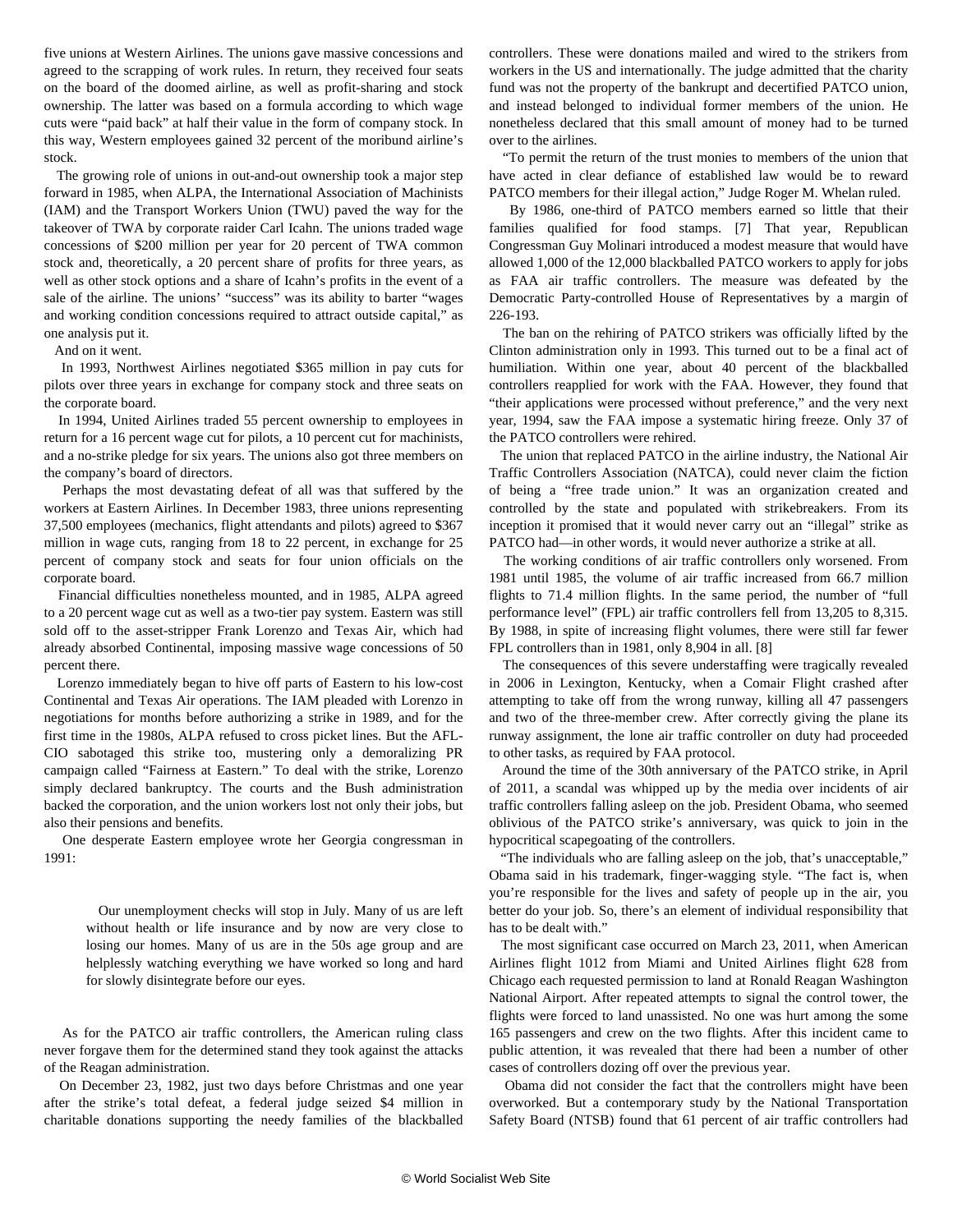work schedules that "opposed normal sleep-wake patterns." One media account at the time summarized a typical week in the life of an air traffic controller: "A schedule may look like this: The first day, a 3 pm shift start; the second day, a 2 pm start; the third day, 7 am; the fourth day, 6 am. The worker may return to work a fifth shift at 10 pm on the fourth day to get a longer weekend, the board said."

 The understaffing has continued to the present. The NATCA, which functions primarily as a lobbying organization, reports severe staff shortages in American air control towers. In 2019, it said that the professional category of Certified Professional Controller (CPC) was at a thirty-year low.

 The FAA, for its part, says that 14,000 air traffic controllers are at work in the US—still less than in 1981. The difficulty of learning the profession means that many students never complete FAA Academy training or quit after a short period on the job. The NATCA reports that controllers "at the most critically-understaffed facilities are forced to work mandatory overtime in order to maintain current capacity."

### **Conclusion**

 The PATCO strike announced the definitive end of the period of relative class compromise and social reform that had prevailed in the US and other advanced industrial countries since the end of World War II. From that moment on, the capitalist class has carried out a relentless offensive to roll back the gains the working class realized over decades of struggle.

 As the Workers League Political Committee explained just 10 days into the PATCO strike in a statement published in the *Bulletin* titled "The PATCO Strike: A Warning to the Working Class:"

 The strike by 13,000 members of the Professional Air Traffic Controllers Organization is a historical turning point for the struggle of the working class in the United States and internationally. It is the first major political confrontation between the American working class and the government.

 After decades in which the class struggle in America was either denied entirely or minimized, in which the American worker was depicted as having become the middle class, in which America was held up as the great exception in a world in revolutionary ferment, the PATCO strike has exploded all these myths.

 The air controllers' strike has demonstrated that underneath the appearance of political stability and conservatism, the most insoluble social and economic contradictions of any capitalist country have been building up…

 At the same time, the mask of democracy and government "of the people, by the people and for the people" is being stripped off, and the capitalist state is revealing itself for what it is: an instrument of oppression of the masses in the interests of a tiny handful of billionaires.

 Workers are thrown in jail, bound hand and foot with chains; their union is decertified for doing what 95 percent of the members voted to do; punitive fines have been levied aimed at confiscating all the assets of the union and handing them over to the government or the airlines; FBI agents and federal marshals monitor picket lines and visit workers in their homes to intimidate them and their families.

 One political conclusion above all must be drawn from the PATCO strike: far from being an aberration or exception, it reveals the real essence of class relations in the United States.

 The ruling class is attacking all the basic rights of workers—social services, jobs, safety regulations, living standards, and now the right to union organization—and calling upon the repressive powers and violence of the capitalist state to enforce these attacks.

 The ruling class relies on the trade union bureaucrats to sabotage the fight of the working class against the government. This sabotage takes the form, not only of open strikebreaking as in the air traffic controllers' struggle, but most of all keeping the working class politically disenfranchised by supporting the capitalist two-party system.

 The unions and all the old nationally based organizations of the working class have played the critical role in this social retrogression. The AFL-CIO's complicity with the Reagan administration and its rejection of popular rank-and-file demands for broadening the PATCO struggle set the pattern for all the US labor struggles in the 1980s and 1990s. In case after case, the unions isolated, betrayed and helped defeat strikes, in spite of bitter working class resistance.

 The same process unfolded all over the world, perhaps most similarly in the United Kingdom, where in 1985 the Trades Union Congress (TUC) looked on as Prime Minister Margaret Thatcher crushed the coalminers, setting the stage for the destruction of industries and working class living standards.

 Everywhere, the old Labor and Social Democratic parties completely embraced the demands of the financiers and helped line the pockets of the rich by impoverishing workers. In Africa, Latin America and Asia, the old national liberation movements followed the same path, scrapping importsubstitution plans and nationalized industry and competing with each other over who could provide imperialism with the cheapest labor and the most lucrative natural resources of "their" people.

 The most far-reaching example of this sea-change took place in the Soviet Union. As Leon Trotsky had warned more than 50 years earlier, the Stalinist bureaucracy in the end dismantled the property relations established by the October 1917 Revolution, converting itself into a new capitalist ruling class.

 The tie that binds these processes is the transformation of nationally based labor bureaucracies and political parties from formations that, within narrow and historically defined limits, defended the interests of workers, into open instruments of class oppression. Underlying this, in turn, was the unprecedented global integration of production, which intensified the contradiction between the global economy and the nation state and rendered all nationalist programs impotent and reactionary.

 In the US, the official unions consciously responded to the decline in the world economic position of American capitalism by offering their services to the corporate-financial elite, collaborating in the drive to make American corporations globally competitive at the direct expense of the jobs, wages and working conditions of US workers.

 By the beginning of the 1990s, the unions could no longer be considered in any genuine way to be workers' organizations, even in a limited defensive sense. Drawing out the implications of the collapse of the trade unions and the final counterrevolutionary betrayal by the Soviet bureaucracy, the Workers League and its co-thinkers in the International Committee of the Fourth International (ICFI) made the decision in the 1990s to transform their organizations from leagues to parties. It was the turn of the world Trotskyist movement, the International Committee of the Fourth International, to fight directly for the leadership of the working class.

 Drawing on the lessons of history and an objective analysis of the actual position of the unions in global political economy, the ICFI was able to foresee that a new movement of the working class would emerge, and that it would of necessity come into conflict with the union apparatuses